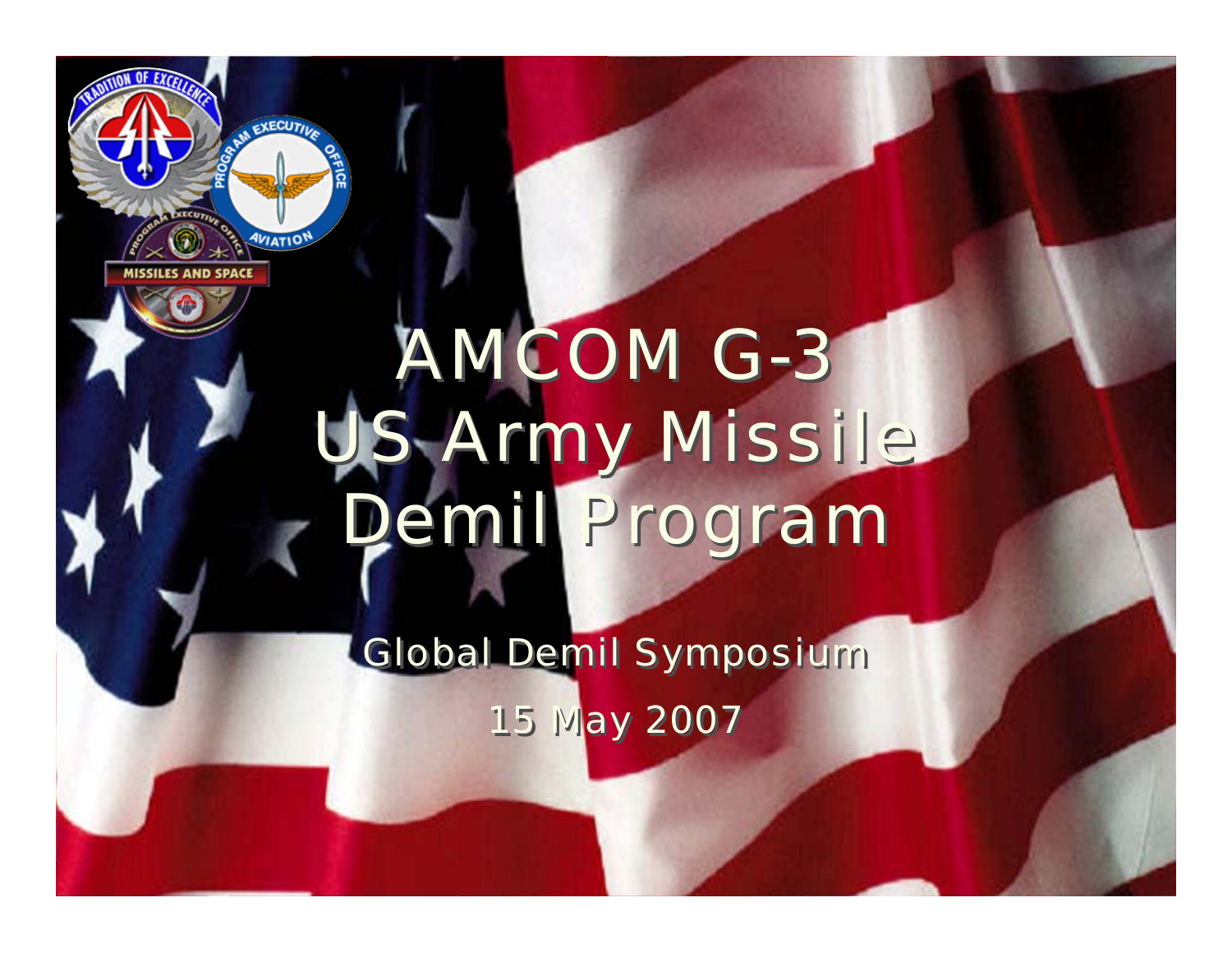

## **Demil Accomplishments FY00 – FY06**



\* Does Not Include Components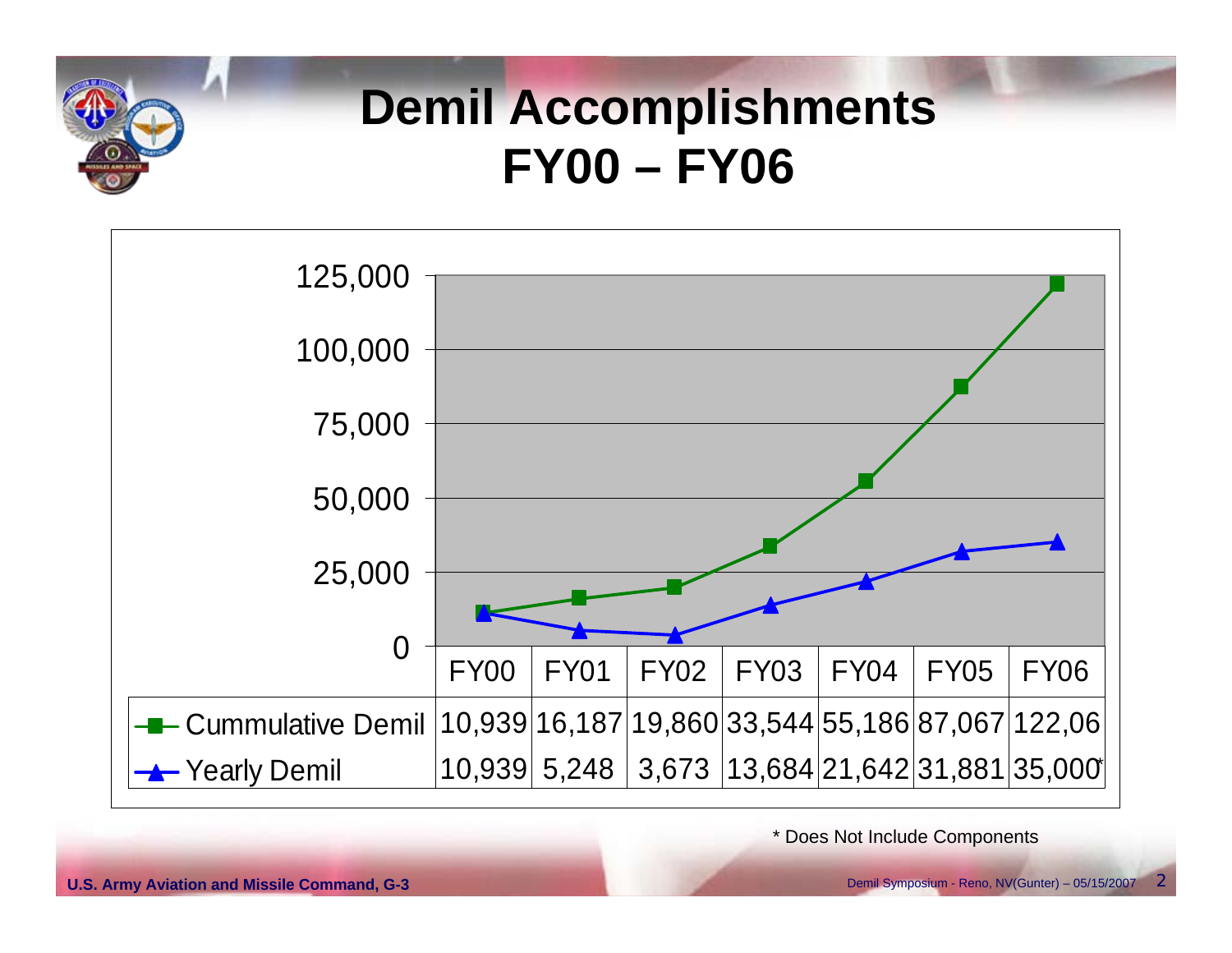### **FY 07 Demil Execution Plan**



#### Total FY 07 Missiles & Major Components: 353,755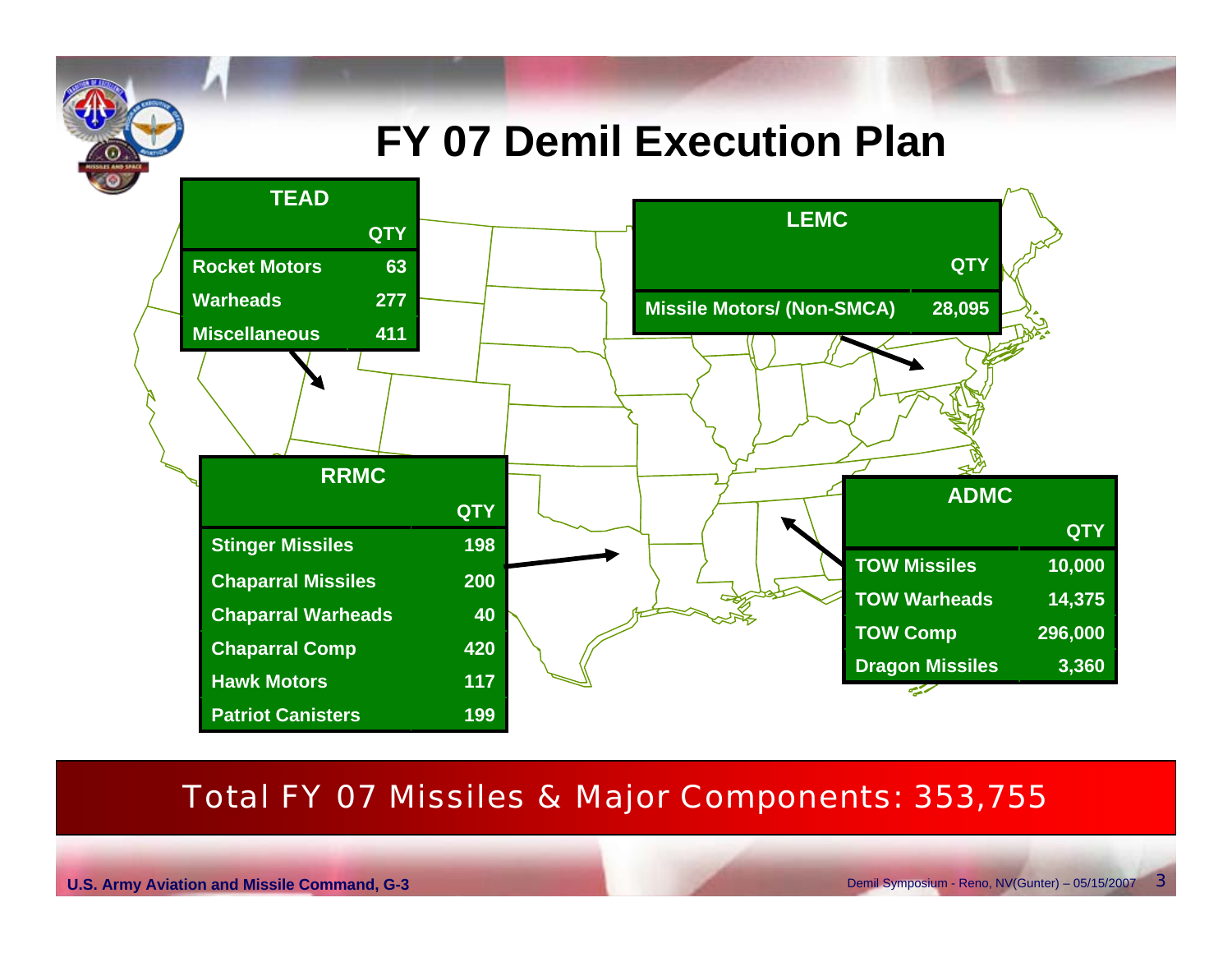

## **Anniston Defense Munitions Center Missile Recycling Center (MRC)**

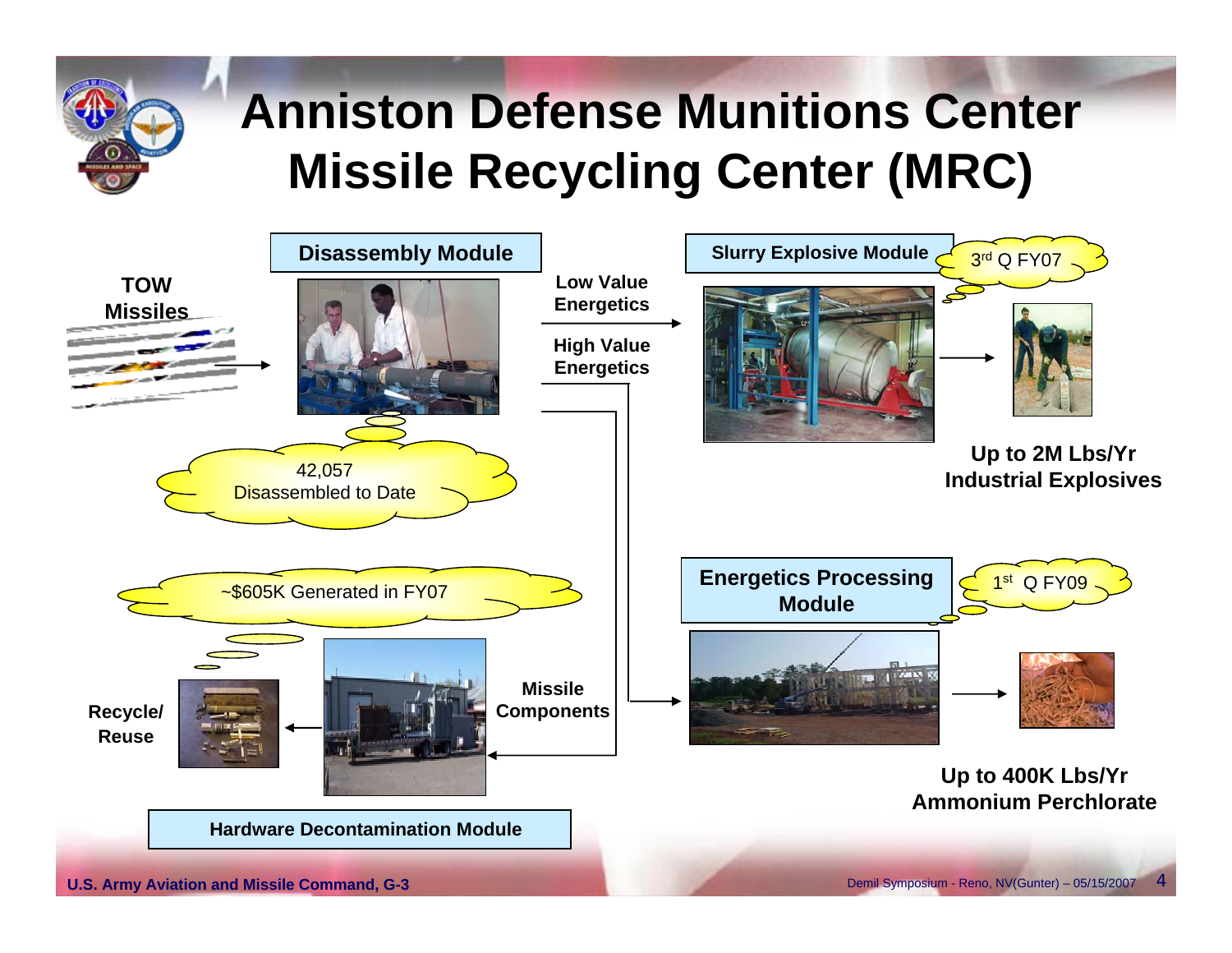

## **Army Tactical Missile Demil Requirements - Thru 2013 -**



#### The Challenge Lies Ahead

**U.S. Army Aviation and Missile Command, G-3** Demil Symposium - Reno, NV(Gunter) – 05/15/2007 5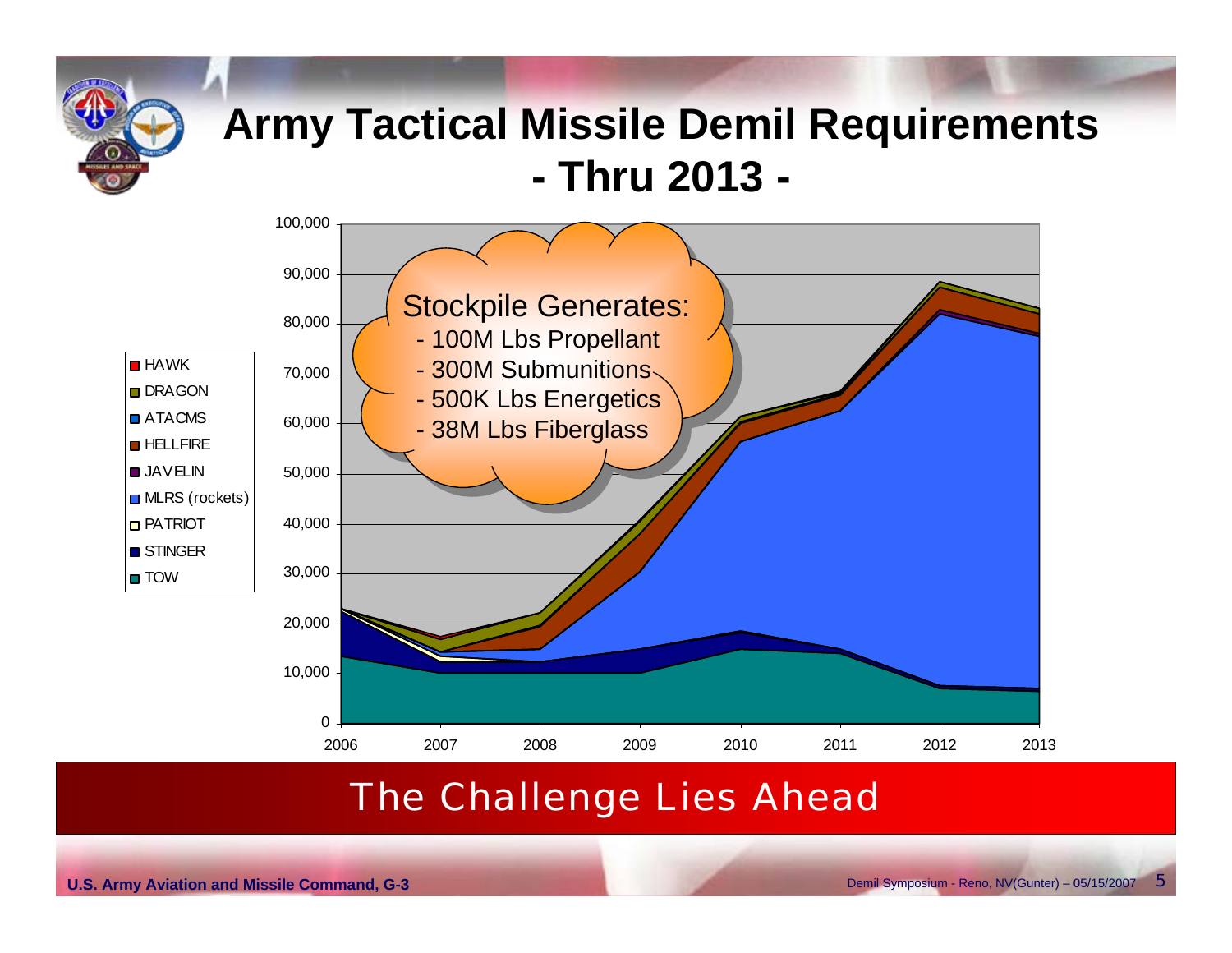

## **Organic Capability Gap Analysis**

|                   | Download &<br><b>Disassembly</b> | <b>Motor</b>                       |                                 | Warhead                            |                                 | Propellant        | <b>Submunitions</b> |              |
|-------------------|----------------------------------|------------------------------------|---------------------------------|------------------------------------|---------------------------------|-------------------|---------------------|--------------|
|                   |                                  | <b>Disassembly</b><br>& Processing | Propellant<br><b>Extraction</b> | <b>Disassembly</b><br>& Processing | <b>Energetics</b><br>Processing | <b>Processing</b> | Processing          | Other        |
| <b>ATACMS</b>     |                                  |                                    |                                 | TP                                 | N/A                             |                   |                     |              |
| <b>DRAGON</b>     | OB/OD                            | OB/OD                              | OB/OD                           | OB/OD                              | OB/OD                           | OB/OD             | N/A                 |              |
| <b>HAWK</b>       | OB/OD                            | OB/OD                              | OB/OD                           | OB/OD                              | OB/OD                           | OB/OD             | N/A                 |              |
| <b>HELLFIRE</b>   |                                  |                                    | S                               | S                                  | $\mathbf{s}$                    |                   | N/A                 |              |
| <b>HYDRA</b>      | $\star$                          | $\star$                            | $\star$                         | $\star$                            | $\star$                         | $\star$           | $\star$             |              |
| <b>JAVELIN</b>    | S                                | S                                  | S                               | S                                  | $\overline{\mathbf{s}}$         |                   | N/A                 |              |
| <b>MLRS</b>       | <b>TP</b>                        | <b>TP</b>                          | <b>TP</b>                       | <b>TP</b>                          | N/A                             |                   | <b>TP</b>           | $\mathbf{1}$ |
| <b>PATRIOT</b>    |                                  |                                    |                                 |                                    | $\overline{\mathbf{s}}$         |                   | N/A                 |              |
| <b>SHILLELAGH</b> | OB/OD                            | OB/OD                              | OB/OD                           | OB/OD                              | OB/OD                           | OB/OD             | OB/OD               |              |
| <b>SPARTAN</b>    | OB/OD                            | OB/OD                              | OB/OD                           | OB/OD                              | OB/OD                           | OB/OD             | OB/OD               |              |
| <b>STINGER</b>    | $\star$                          | $\star$                            | $\star$                         | $\star$                            | $\star$                         | $\star$           |                     |              |
| <b>TOW</b>        | R3                               | R3                                 | R3                              | R3                                 | R <sub>3</sub>                  | R3                | R3                  |              |

#### **Focus on Ammonium Perchlorate and Large Motor Propellant Extraction**

- **\***– OB/OD Process in place; Pursuing R3 at PM/PEO Request
- **S** Process proven on similar rounds; Proveout required on system
- **TP** Potential throughput issues with current process
- **1**– MLRS Pods will produce ~ 36M lbs of fiberglass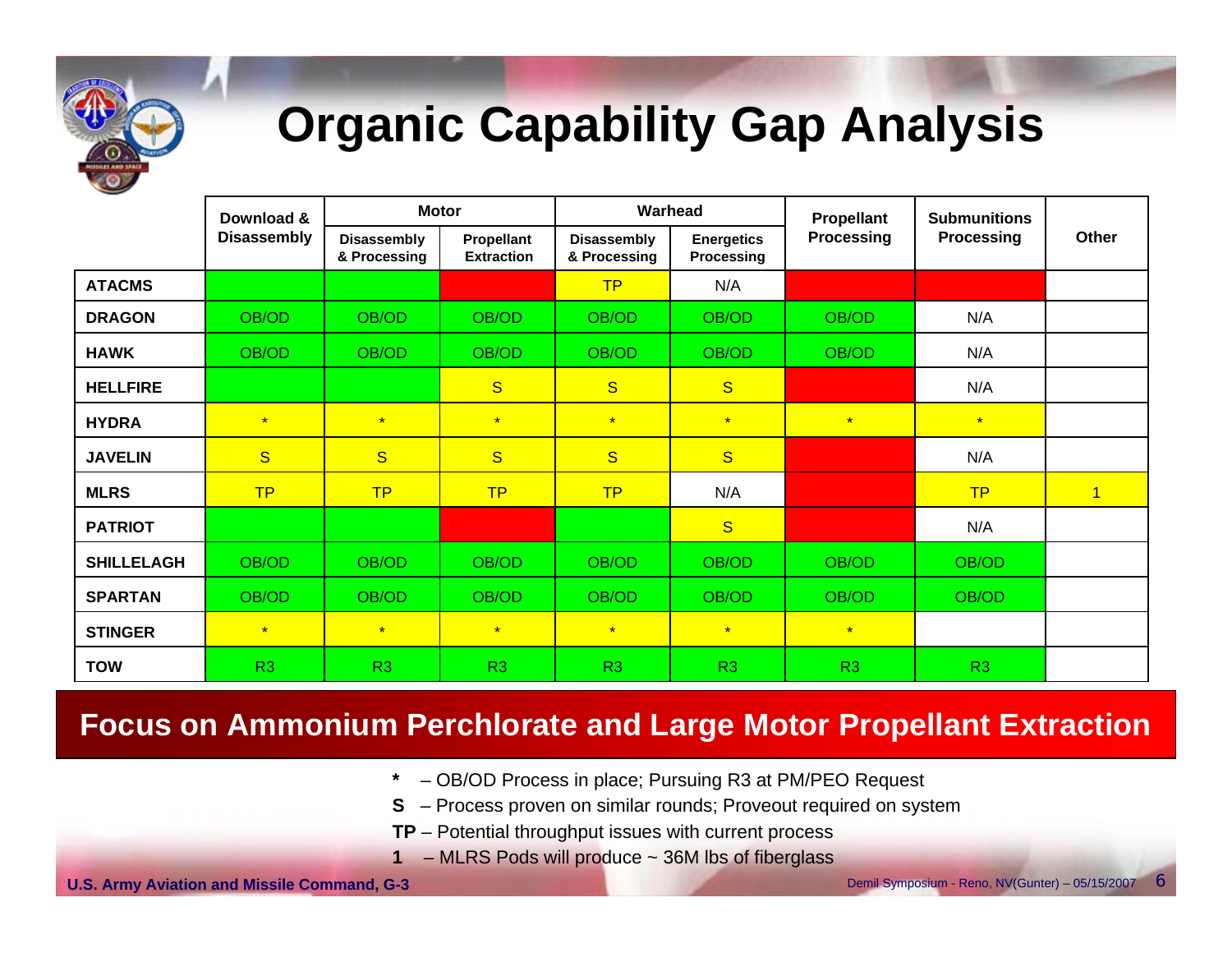## **Large Tactical Systems Schedule**



**U.S. Army Aviation and Missile Command, G-3** Demil Symposium - Reno, NV(Gunter) – 05/15/2007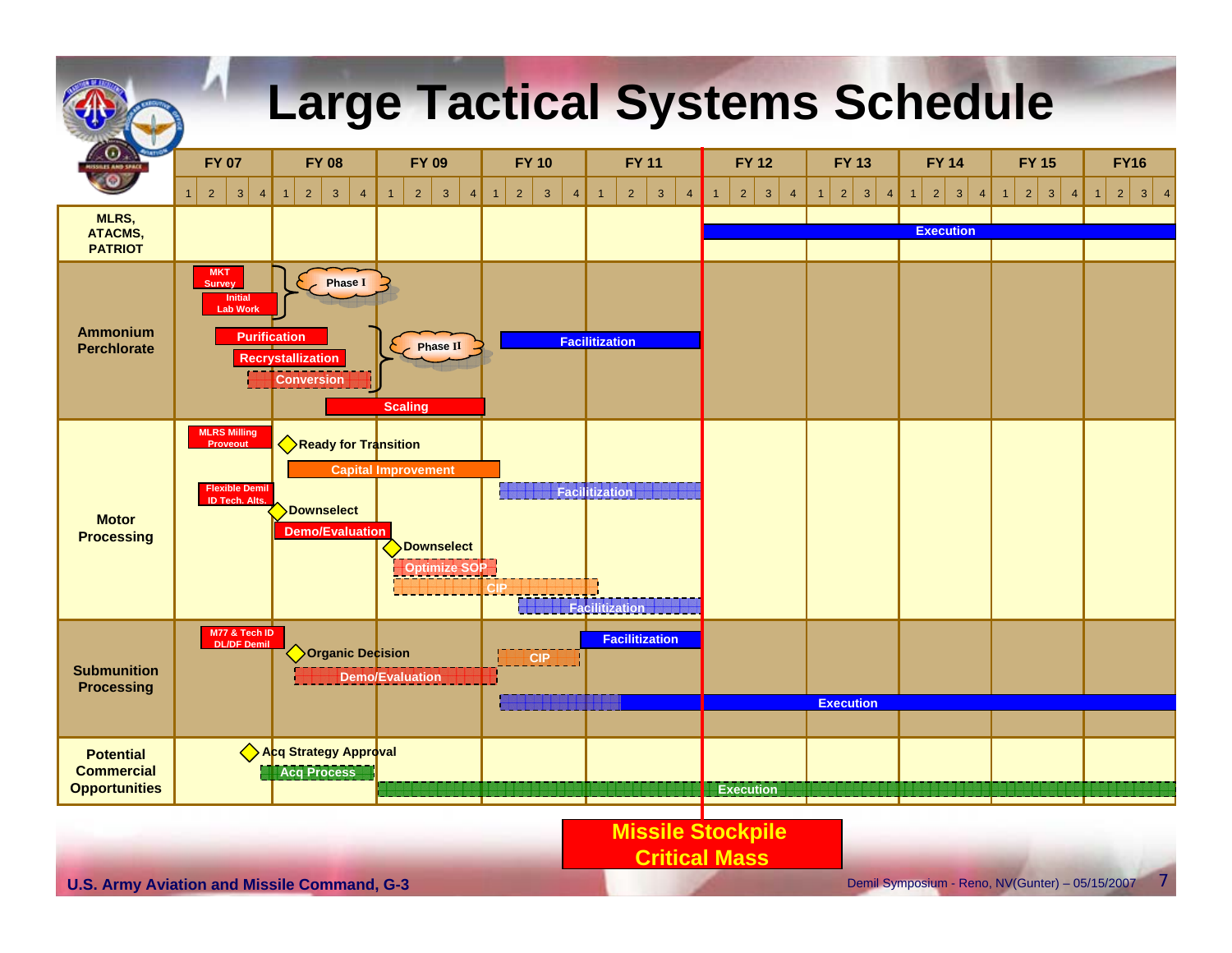

## **Issues & Concerns**

- **Timely Approval of Proposed Acquisition Strategy**
	- –**Completing Analysis of Alternatives**
	- –**Target Completion July 07**
- **Ammonium Perchlorate**
	- –**It's Not the Processes, It's the Volume!**
	- –**What Will Be the Impact of Proposed Legislation?**
- **Balancing Workload**
	- – **Proper Positioning Incoming of Stockpile Based on Capabilities and Capacity**
	- – **Ensuring Missile and Conventional Ammo Programs Don't Compete for Resources**
	- – **Exploring Commercial Opportunities That Complement Organic Capabilities and Address Capacity Concerns**